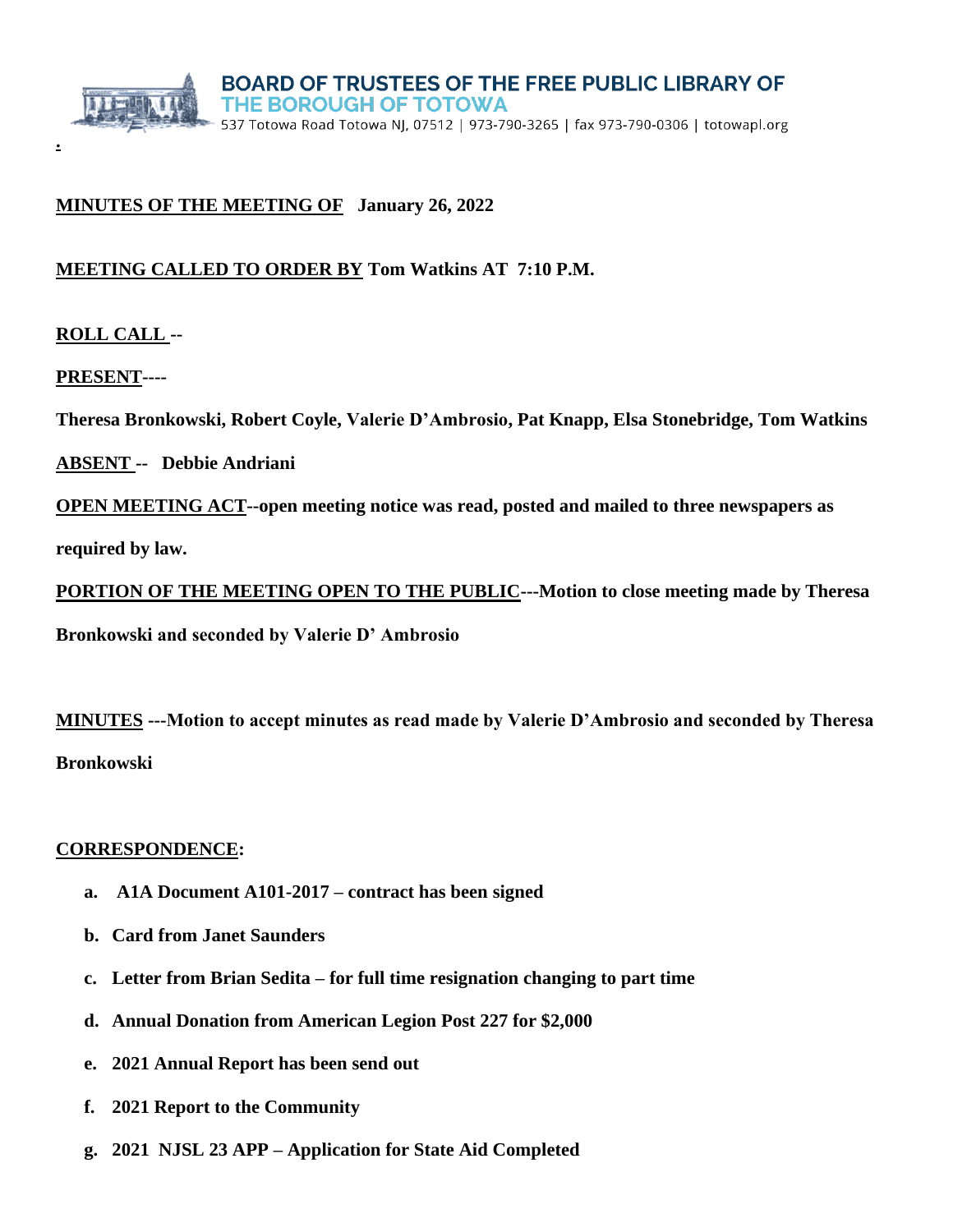#### **DIRECTOR'S REPORT:**

- **1. Facilities update: Shelving has been removed, computers being moved by PALS Plus**
- **2. Materials and services: not ordering as much during renovation; getting iPads through NJ Health Connect; Large television being delivered.**
- **3. Outreach & programming: Girl's Show practicing at the Library.**
- **4. Personnel: Brian will be working 10 hours. His duties are being taken over from other staff members.**
- **5. Future Plans:**
- **6. Statistics:**
- **7. Volunteer update:**

### **OLD BUSINESS:**

- **a. NJ Library Construction Bond Act / Renovation update**
- **b. ARPA – received check for 12 computers and new access points**

#### **NEW BUSINESS:**

- **a. 2022 Committee Formation**
- **b. Furniture and Equipment Disposal Policy. Motion made by Elsa Stonebridge and seconded by Pat Knapp to accept policy.**

**Roll Call: Theresa Bronkowski, Robert Coyle, Valerie D'Ambrosio, Pat Knapp,** 

**Elsa Stonebridge, Tom Watkins Absent: Debbie Andriani**

- **c. Resolutions**
	- **1. Resolution / approval for furniture purchase**

**Roll Call: Theresa Bronkowski, Robert Coyle, Valerie D'Ambrosio, Pat Knapp,**

**Elsa Stonebridge, Tom Watkins Absent: Debbie Andriani**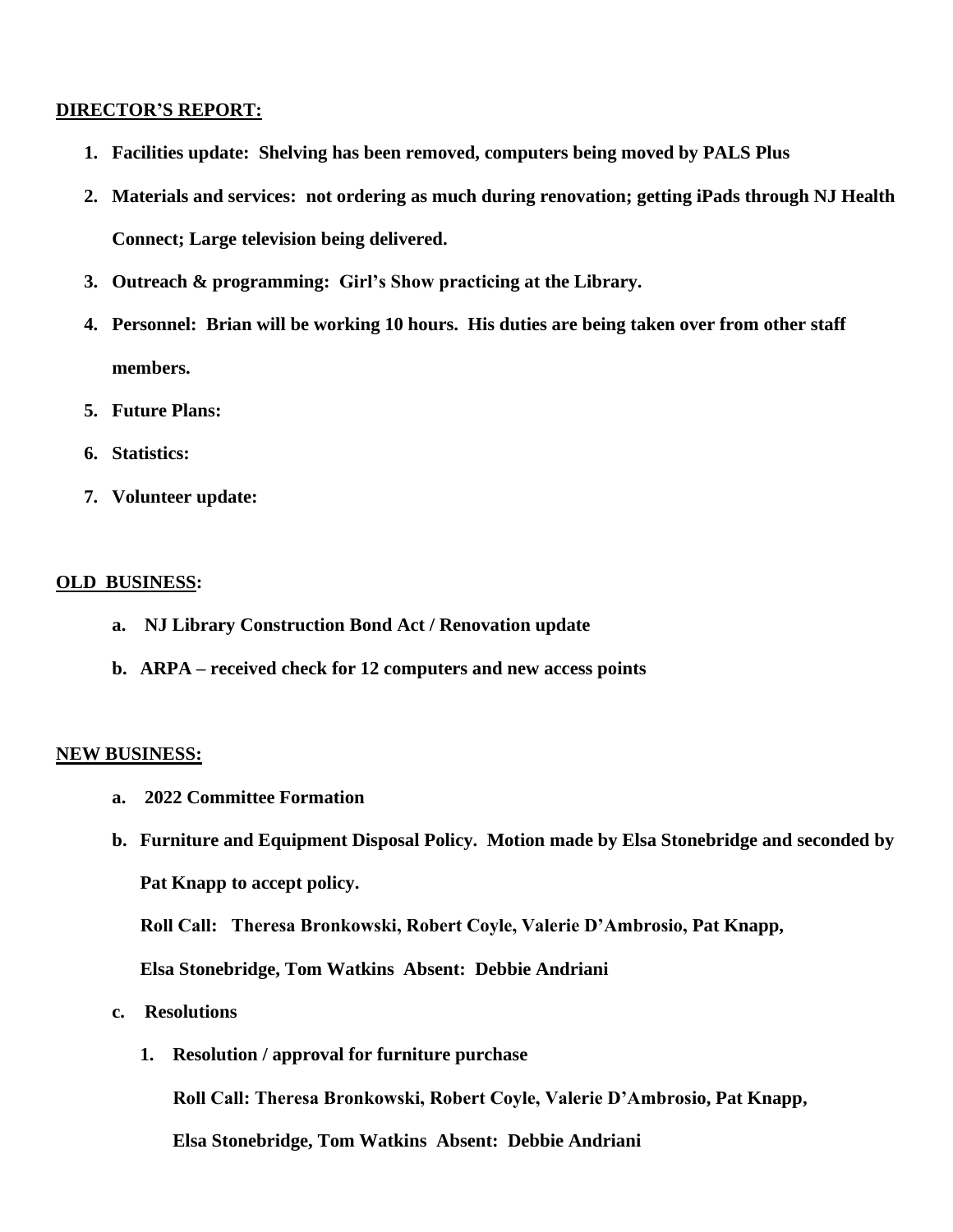**2. Resolution / approval for Building Maintenance**

**Roll Call: Theresa Bronkowski, Robet Coyle, Valerie D'Ambrosio, Pat Knapp, Elsa Stonebridge, Tom Watkins Absent: Debbie Andriani**

**3. Resolution / approval for HVAC contract**

**Roll Call: Theresa Bronkowski, Robert Coyle, Valerie D'Ambrosio, Pat Knapp, Elsa Stonebridge, Tom Watkins Absent: Debbie Andriani**

## **FRIENDS OF THE LIBRARY:**

**a. Rummage Sale – April 23**

## **FOUNDATION:**

- **a. Italian Family Style dinner update – changed to October 3**
- **b. Calendar Raffle**

## **FINANCIAL REPORT:**

- **1. Motion to accept amended monthly financial report for December and January made by Robert Coyle and seconded by Pat Knapp Roll Call: Theresa Bronkowski, Robert Coyle, Valerie D'Ambrosio, Pat Knapp, Elsa Stonebridge, Tom Watkins Absent: Debbie Andriani**
- **2. Motion to pay bills for January awaiting approval made by Valerie D'Ambrosio and seconded by Pat Knapp**

 **Roll Call: Theresa Bronkowski, Robert Coyle, Valerie D'Ambrosio, Pat Knapp, Elsa Stonebridge, Tom Watkins Absent: Debbie Andriani**

**3. 2022 Budget Update and Salary Guide – continued to next meeting**